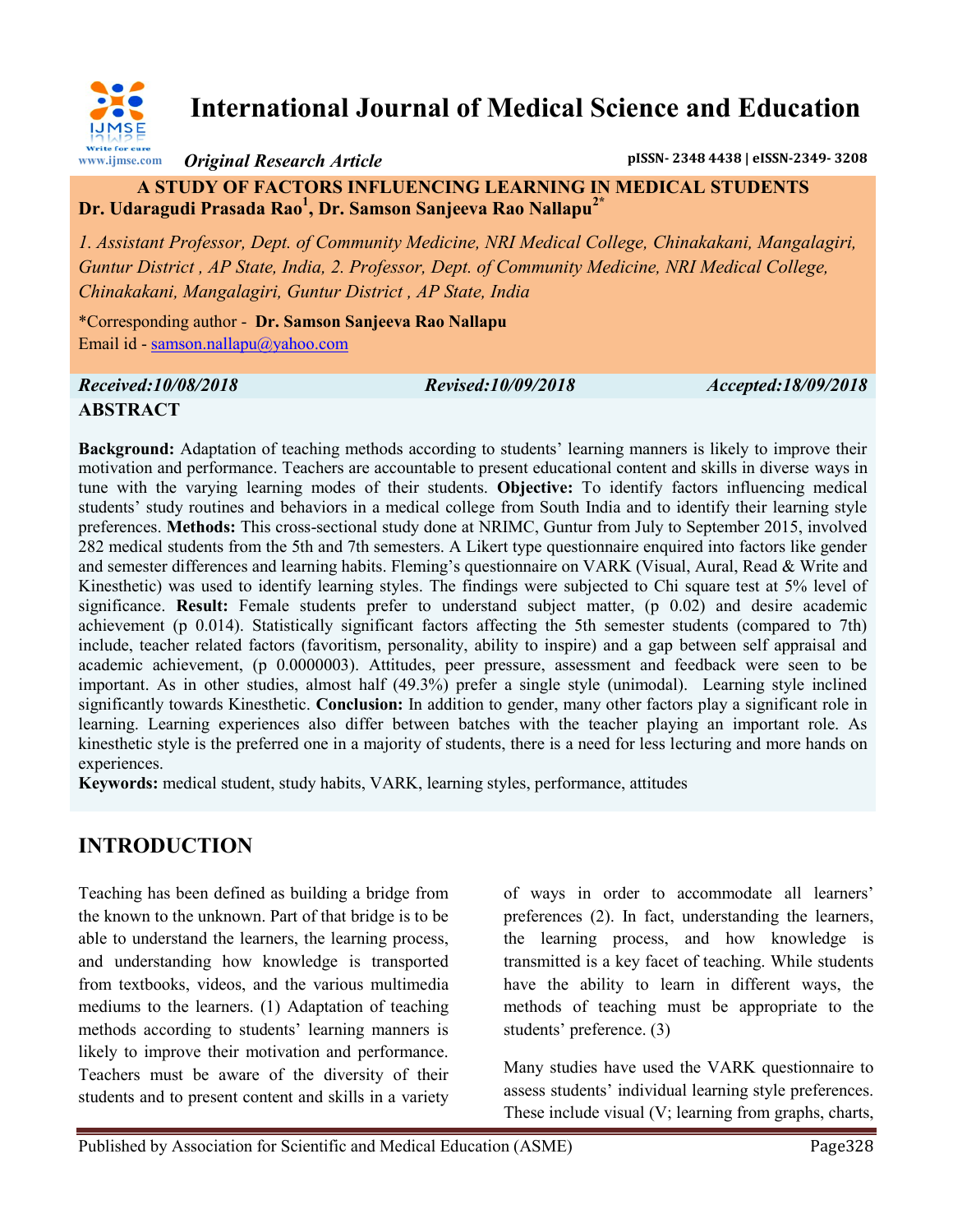and flow diagrams), aural (A; learning from speech), read-write (R; learning from reading and writing), and kinesthetic (K; learning from touch, hearing, smell, taste, and sight). (4) The VARK instrument is useful for teachers who seek to develop additional learning strategies for their classroom. (5)

This study is set to recognize the various factors that influence medical students' study habits, performance and attitudes. The study aims to list the various factors which play a role in the study habits of medical students and also to identify their learning styles with the help of the VARK questionnaire.

#### **MATERIALS & METHODS**

This cross sectional study was done at the NRI Medical College in Andhra Pradesh during July to September 2015. The study involved 102 male and 182 female MBBS students from the 5th and 7th semesters (141each). After taking an informed consent, ensuring anonymity, a pretested questionnaire was administered. The questions centered on information related to study habits, teacher related issues, assessment, feedback, peer pressure, classroom behavior and computer based learning. The latest version of the VARK questionnaire (16 questions) was also used (with permission). (6) The students were allowed to choose multiple answers on the questionnaire and then the scoring algorithm for VARK was applied to the results in order to identify the modality preference of each student. The scoring algorithm for VARK was applied to the results. The data obtained was entered in MS office excel and analysed. The findings are presented in percentages and tables and subjected to tests of significance like Chi square test and Z test at 5% level of significance.

#### **RESULTS**

Students have many customs regarding their studying. Some of them are; needing a special place or a special time to study, needing absolute quietness; reading aloud, having the study material read to them or having combined study with a friend (Table 1). Female students preferred not to learn by heart (p 0.02), wanted more than passing marks (p 0.014), a

favorite place to study, (p 0.015) and felt that teacher characteristics were important (p 0.049).

Significant differences between 5th and 7th semester were; favoritism by teachers,(p0.00017), inspiration from teachers, (p 0.00037), teacher characteristics, (p 0.0000002), expectation and achievement gap, (p 0.0000003).

VARK revealed that 49.3% of the students were unimodal preferring a single style. 18.8% were Bimodal and 31.9% Multimodal. Difference in sexes regarding learning style modality was not statistically significant. Overall 52.8% of the students were kinesthetic, 30.5 % aural, 9.9 % visual and 6.7 % Read and Write. 75.5% males and 54% females preferred the kinesthetic style of learning (p 0.01). Among those who preferred auditory mode, female students were found to be more (80%) while of the male students, 56.5% were more towards kinesthetic style of learning (p value 0.02).

Comparing self perception of students concerning their academic capability and their performance, it is seen that there was no disparity in 63.1% of them. 27.0% did poorly than their estimate and 9.9% did better. There was no gender difference in this regard. However comparing year of study, it is seen that the Semester 7 students matched better in self perception and actual performance (73.8%) while semester 5 students it was 52.5% (, p 0.0002). 41.1% of Semester 5 students did worse than their self perception while only 12.8% of Semester 7 did worse  $($ , p 0.0000001).

82% of the students said that their studying involves nil to less than 25% usage of computers. 37.6% said that they have never downloaded any academic material from the internet (Table 5). However 94.7% of the students said that the internet was necessary for study. The female students felt its need more (p 0.01). While it is seen that students on an average spent 1 hour per day on academic work, they spent at least 3.6 hours on entertainment, general knowledge and other non academic activity (Males 4.0 hours, females 3.23 hours, p value 0.006).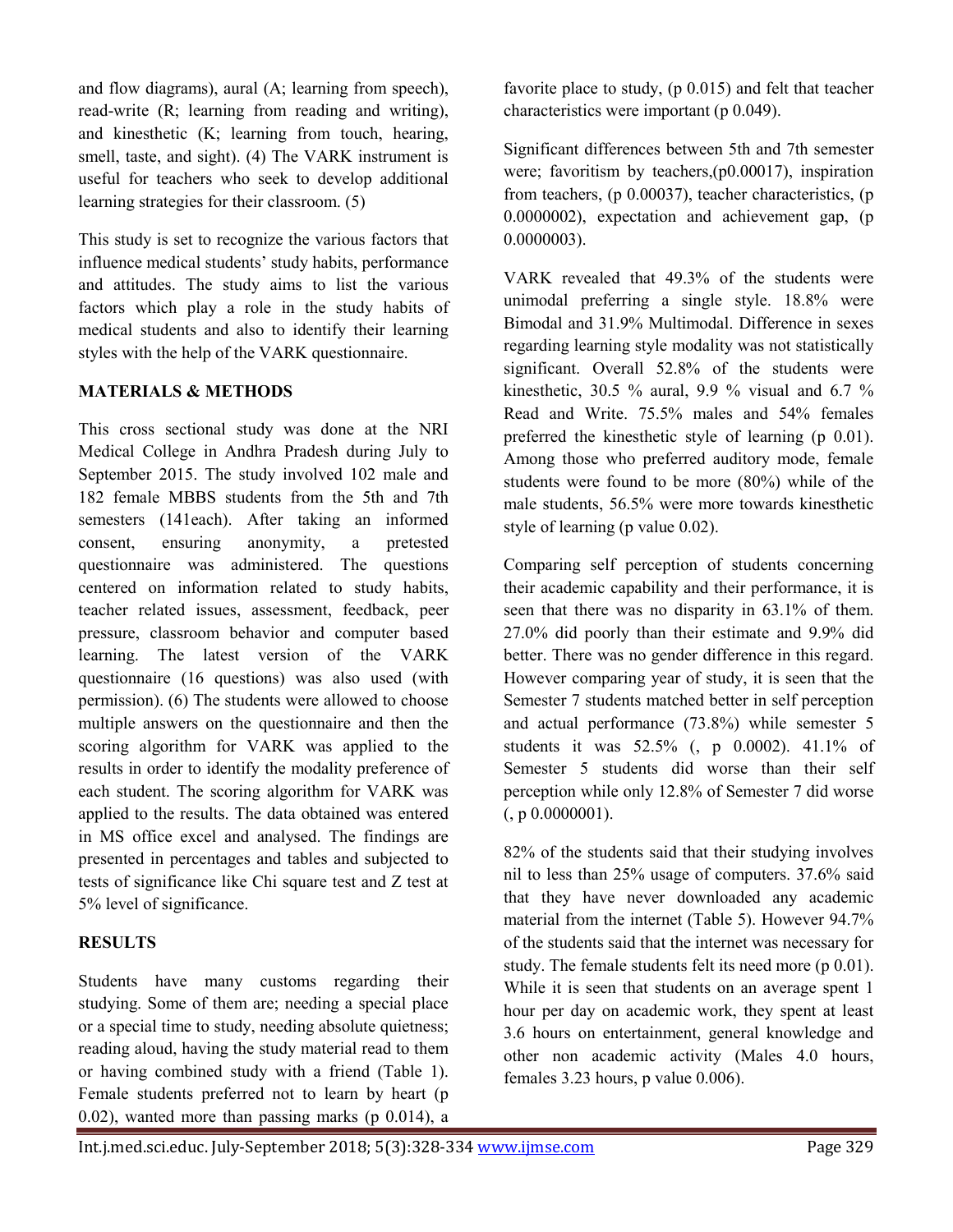#### **DISCUSSION**

The factors looked at in this study are student habits, their attitudes, teacher characteristics, assessment, classroom behaviour, computer use and learning styles. Student attitudes vary; some preferring to study just before exams, some aiming for just passing marks and some preferring text books to class notes. It was seen that many students considered themselves as average academically. It is important to note that a good number of students had a good self perception of their academic capability. Only a quarter of the students performed lesser than they had expected.

The study shows that teachers do play a role in students' interest to learn by their mannerisms, their special characteristics and some amount of favoritism among students. Some teachers do inspire their students to do well. Assessment and feedback is a powerful tool to help students increase their efforts. Peer pressure also plays an important role in classroom behaviour and learning. The study shows that the learning experiences and other aspects of the learning environment vary significantly between each batch of medical students.

The female students are more motivated and have definite study habits. They are also more influenced by their teachers' mannerisms and ways. The auditory style of learning was more prevalent among the female students while the kinesthetic style in the male students.

Kumar et al in a study on 208 third and fourth year medical students (104 males and 104 females) suggest that there are no differences in learning styles between sexes. (3) However they suggest that awareness and consideration of VARK helps encourage teachers to respect the diversity of learners. The findings of another study by Bernardes and Hanna concluded that the majority of the management students in their study appeared to be multimodal, utilizing multiple channels to encode and interpret information. The findings of the study also concluded that males appeared more likely to have a single modality preference versus the female students. (7)

In a study by Alexandra and Georgetta, 34 students were investigated from across the United States, representing a diversity of backgrounds. Out of the students queried, 19 persons (56%) had a multimodal preference. The kinesthetic (K) learning style was seen in 46% of the subjects making it the dominant learning style. (1) The study supports the importance of students identifying their learning style preference in order to aid in their individual learning processes.

James, D'Amore and Thomas found that the average score for aural was the lowest and for kinesthetic learning, it was the highest. (8) The significant preference by many students for kinesthetic compared to visual, aural and read – write shows the need for a teaching style that is more hands on. This would involve more practical work, interactive simulations and role plays which engage all the senses in learning. In many studies, aural scores seem to be the least common. Traditional lectures may therefore not be ideal for teaching methods for the best learning outcomes.

Having an awareness of the learning styles and considering their impact on learning environments are first steps toward a vital understanding of our students and creating an effective learner analysis that will inform design decisions throughout the development and carrying out of a course (9).With a prior knowledge of various learning strategies, students were encouraged to incorporate a combination of learning strategies which best suits them. However teachers should make a conscious effort to let the students explore other learning styles as well. (10)

As seen in our study, Urval et al in their study also reported that a good number of students had multiple learning preferences. However aural (45.5%) and kinesthetic (33.1%) were the major modalities in the cited study. Contrary to other studies, factor like gender or academic performance had no influence on learning styles. (11) Almigbal et al, in their study, found that there was no significant relationship between learning style preference and academic achievement. (12)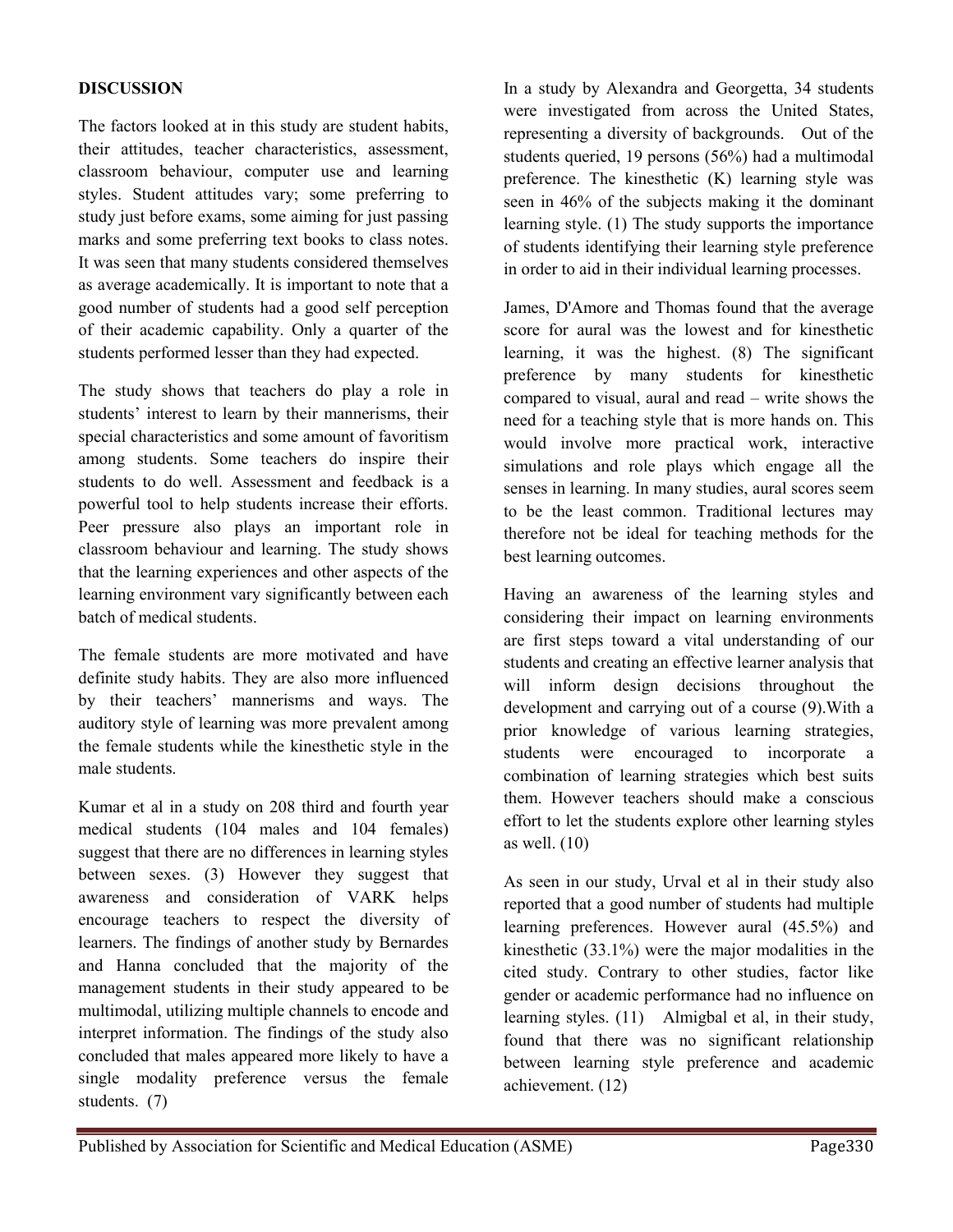In this study, medical students said that they were spending an average of 4 to 5 hours a day on using computers for entertainment, general knowledge and academics. However there seems to be more time spent on non academic activities on the internet. General computer skills were average in all students while all seem to be adept at browsing.

#### **CONCLUSION**

Medical teachers must recognize that differences exist among their students with respect to their assorted styles of learning. They must therefore be prepared to teach their topic in a range of methods. This study highlights the Kinesthetic and Aural styles as preferred learning styles of the participants. According to results of this study students need different methods to educate themselves. It is better for both teachers and students to try different methods of learning. Though computer use is necessary for today's learning, students may be easily distracted. Counseling on disciplined use of this tool for education is essential.

**Limitation:** The study did not account for demographic factors such as socioeconomic status, race, culture, etc.

**Acknowledgements:** Management of NRI Medical College, Head of Department and faculty of Community Medicine and our dear students.

**Conflicts of Interest:** The authors declare that they have no conflict of interest.

### **REFERENCES:**

- 1. Alexandra MI, Georgeta M. How to better meet our students' learning style through the course resouces. Annals of The University of Oradea, Economic Science Series,2011; 20 (2):578-585.
- 2. Peyman H, Sadeghifar J, Khajavikhan J, et al. Using VARK Approach for Assessing Preferred Learning Styles of First Year Medical Sciences Students: A Survey from Iran, Anesthesia Section, JCDR, 2014; 8 : GC01 - GC04
- 3. Kumar AA., Smriti A., Pratap SA, Krishnee G. An analysis of gender differences in learning style preferences among medical students. Indian Journal of Forensic Medicine and Pathology, 2012; 5 (1): 9-16.
- 4. Wehrwein EA, Lujan HL, DiCarlo SE. Gender differences in learning style preferences among undergraduate physiology students, Advances in Physiology Education, 2007; 31 (2): 153-157.
- 5. Ramayah M, Sivanandan P, Nasrijal NH, Preferred learning style: Gender influence on preferred learning. China Public Administration, 2009; 6 (4): 65-78.
- 6. VARK A guide to learning styles. The VARK questionnaire. How do I learn best. Available at : http://vark-learn.com/the-varkquestionnaire/ accessed on 5-15-2015
- 7. Bernardes E, Hanna M. How do management students prefer to learn? Why should we care? International Journal for the Scholarship of Teaching and Learning, 2009; 3 (1):1-12.
- 8. James S, D'Amore A, ThomasT. Learning preferences of first year nursing and midwifery students: Utilising VARK. Nurse Education Today, 2011;31 (4): 417-423.
- 9. Morgan R, Baker F, A Comparison of VARK Analysis Studies and Recommendations for Teacher Educators www.aace. org/conf/site /submission //uploads  $/$ .../paper 3053 39657.docx accessed on 15/9/2015
- 10. Bhagat A, Vyas R, Singh T. Student's awareness of learning styles and their perceptions to a mixed method approach for learning. International Journal of Applied and Basic Medical Research. 2015; 5(Suppl 1):S58-S65.
- 11. Urval RP, Kamath A, Ullal S, Shenoy AK, Shenoy N, Udupa LA. Assessment of learning styles of undergraduate medical students using the VARK questionnaire and the influence of sex and academic performance. Advances in Physiology Education. 2014; 38(3):216-220.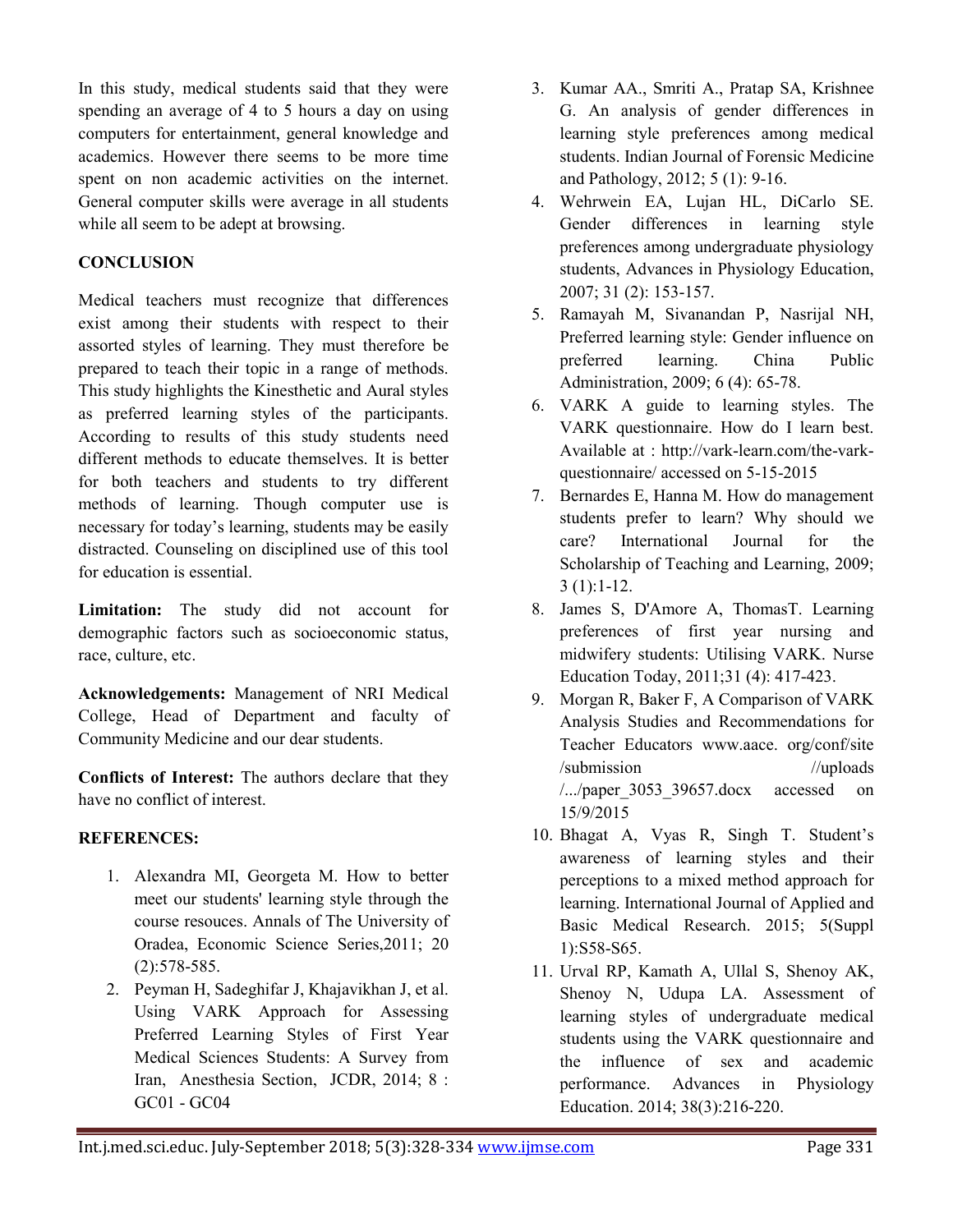12. Almigbal TH. Relationship between the learning style preferences of medical students

and academic achievement. Saudi Medical Journal. 2015; 36(3):349-355.

| S.No           | Table 1 – Study habits in Medical students    | $\frac{0}{0}$<br>$(n=282)$ |
|----------------|-----------------------------------------------|----------------------------|
|                |                                               |                            |
| $\mathbf{1}$   | Need for Internet to study                    | 94.7                       |
| $\overline{2}$ | Need for doing something practical            | 91.1                       |
| $\overline{3}$ | Need for a favorite place to study            | 86.2                       |
| $\overline{4}$ | Need to write notes while studying            | 84.8                       |
| 5              | Need for combined study with a friend         | 76.6                       |
| 6              | Need for absolute quiet when studying         | 75.5                       |
| $\tau$         | Need for a favorite time of study             | 66.0                       |
| 8              | Need to read aloud                            | 51.1                       |
| 9              | Need to hear someone read aloud from the book | 31.6                       |
| 10             | Need to listen to music when studying         | 26.6                       |

|                                             |                                                            | $\frac{0}{0}$ |  |  |  |
|---------------------------------------------|------------------------------------------------------------|---------------|--|--|--|
| S.No<br>Table 2 - Attitude towards learning |                                                            |               |  |  |  |
|                                             |                                                            | $(n=282)$     |  |  |  |
|                                             |                                                            |               |  |  |  |
| 1                                           | A practical demonstration in class is important            | 97.9          |  |  |  |
| 2                                           | Doctor must have concern, compassion and public mindedness | 97.9          |  |  |  |
| 3                                           | Examples and illustrations during class are more helpful   | 96.1          |  |  |  |
| $\overline{4}$                              | Just passing marks is fine                                 | 29.4          |  |  |  |
| 5                                           | Text books preempt need to pay attention in class          | 24.5          |  |  |  |
| 6                                           | Studying just before exam is sufficient                    | 22.0          |  |  |  |
| $\overline{7}$                              | Learning by heart is better than understanding             | 19.5          |  |  |  |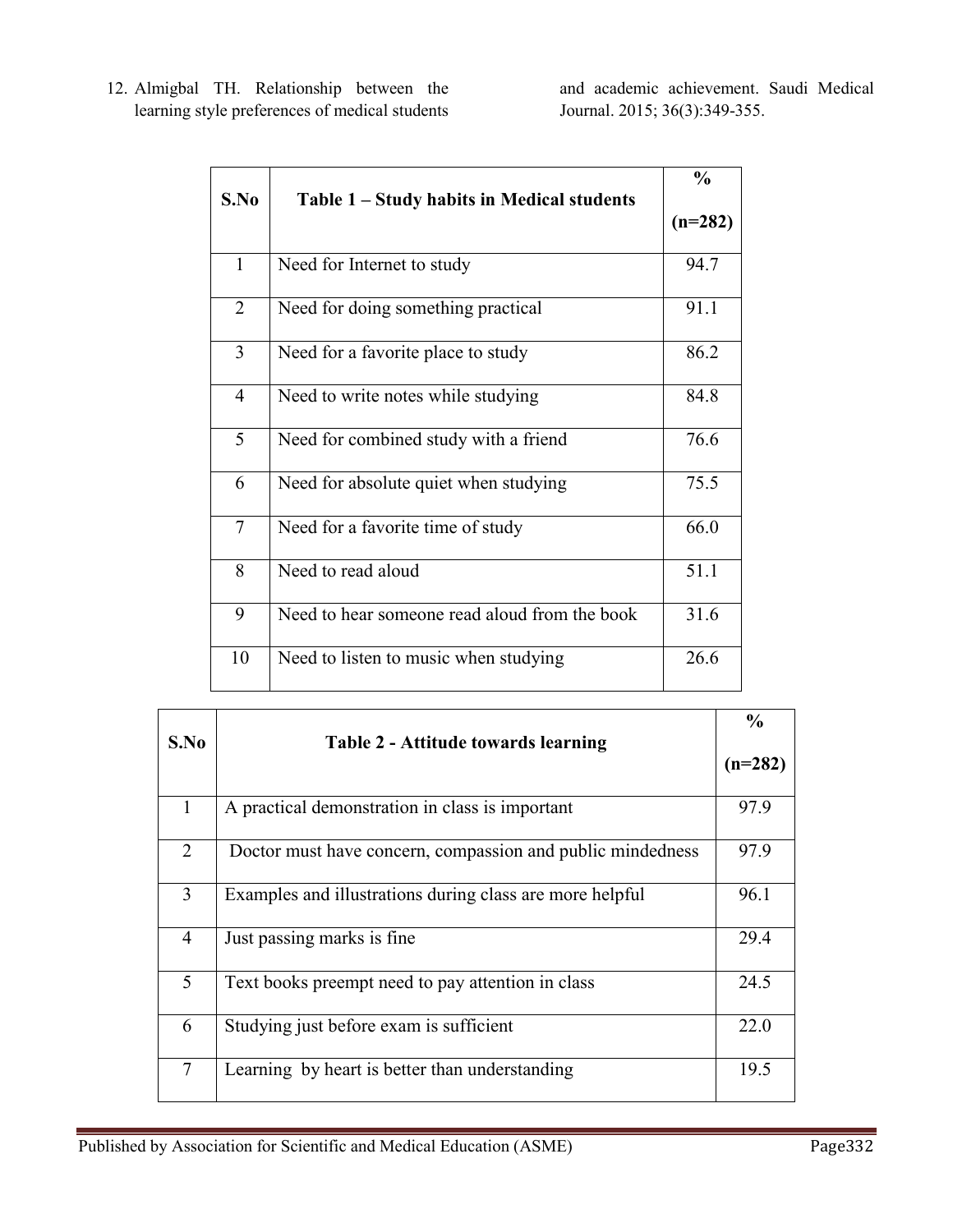| S.No | Table 3 - Teacher factors affecting learning     | $\frac{0}{0}$ |
|------|--------------------------------------------------|---------------|
|      | $(n=282)$                                        | $(n=282)$     |
|      | Teacher's mannerisms and behaviour               | 91.8          |
| 2    | Teacher's good characteristics                   | 51.4          |
| 3    | Teacher's favoritism in class                    | 34.8          |
| 4    | Teacher is a source of inspiration               | 62.1          |
| 5    | Teacher not knowing students' names is troubling | 57.1          |

| S.No           | Table 4 - Assessment, Feedback, Classroom behaviour       |           |
|----------------|-----------------------------------------------------------|-----------|
|                |                                                           | $(n=282)$ |
| $\mathbf{1}$   | Need to participate in class $\&$ ask doubts etc.         | 85.1      |
| 2              | Need for some feedback on performance                     | 80.5      |
| $\overline{3}$ | Average in all subjects is better than excellent in few   | 70.6      |
| $\overline{4}$ | Current methods of performance assessment is satisfactory | 62.1      |
| 5              | By standing out we risk ridicule by class mates           | 55.0      |
| 6              | Need to be seen as a good student by classmates           | 53.9      |
| $\tau$         | Marks obtained by us are as deserved                      | 50.7      |
| 8              | Answer paper grading is satisfactory                      | 48.9      |